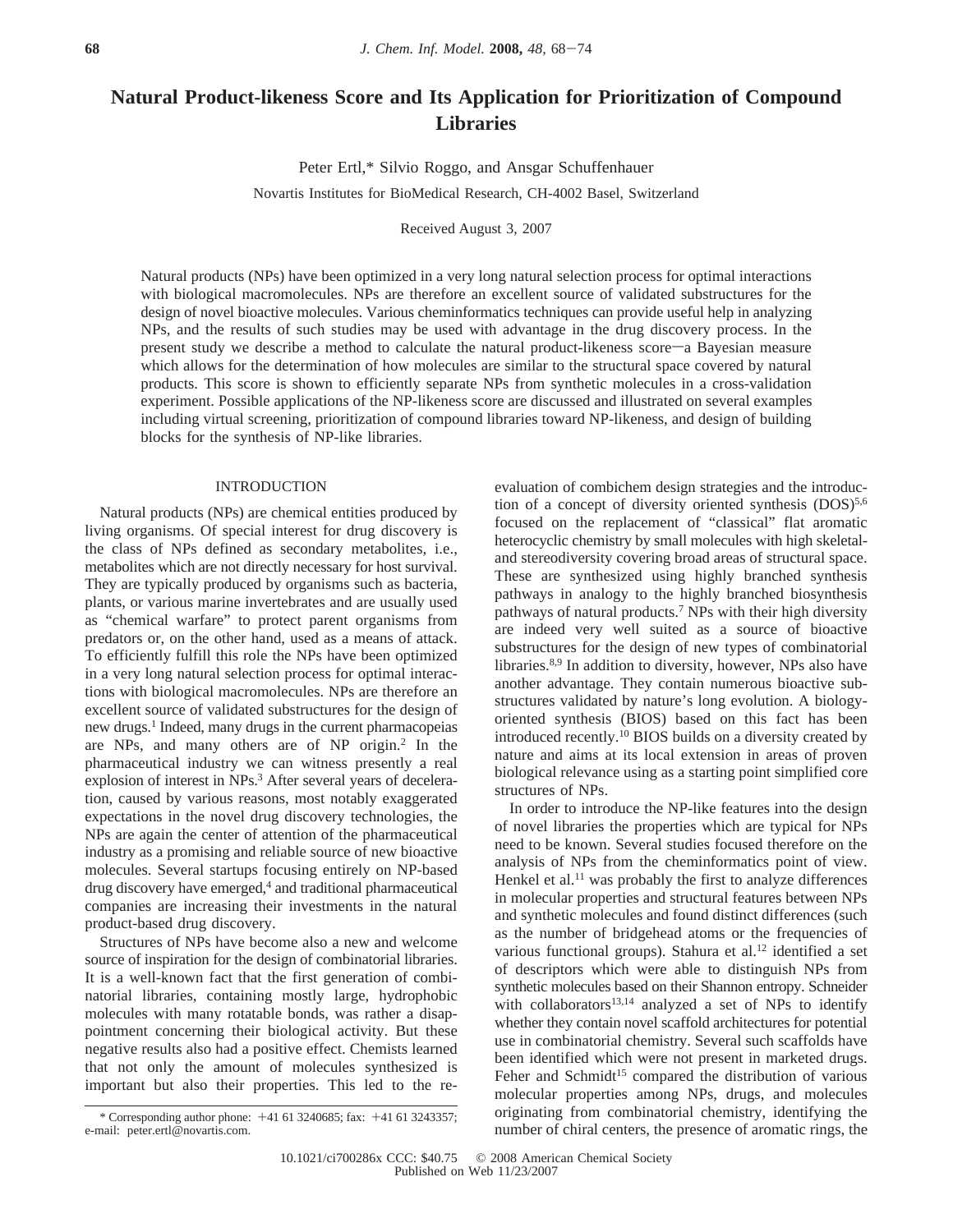degree of saturation, and the number of various heteroatoms as being the most important. Koch et al.<sup>16</sup> analyzed a large database of NPs to study NP scaffolds by arranging them in the form of a tree and used this information to navigate within the scaffold universe to identify its interesting regions. Analysis of property distribution of more than 130 000 NP structures as well as identification of substructures typical for particular classes of source organisms have been reported by Ertl and Schuffenhauer.<sup>17</sup> And finally Wetzel et al.<sup>18</sup> discussed recently various approaches to analyze and chart the chemical space covered by NPs.

Most authors agree that although the NPs differ also in their global physicochemical properties (such as logP, polar surface area, etc.) from synthetic molecules, the major differences between these two classes of molecules are in their structural characteristics, such as the number of aromatic rings, stereocenters, and distribution of nitrogen and oxygen atoms.

In the present study we perform a more detailed cheminformatics analysis of structural features of a large collection of NPs, focusing on identification of those substructures which distinguish NPs from common synthetic molecules. Based on this analysis a score has been developed which may be used to assess the natural product-likeness of individual molecules and whole compound libraries.

### DEVELOPMENT OF NATURAL PRODUCT-LIKENESS **SCORE**

With respect to the importance of NPs in the drug discovery process discussed in the previous section, it would be advantageous to have the possibility of comparing the characteristics of studied molecules with those of NPs. A similar measure, called drug-likeness,<sup>19,20</sup> is used routinely to assess the similarity of screened molecules to the known drugs. Although there is no formal definition of drug-likeness (different drug-likeness scores use a broad range of approaches to calculate it), this characteristic is generally understood as a measure of how close is the molecule under study to the area of chemical universe occupied by the common drugs. Recently also a method to calculate metabolitelikeness has been introduced $21$  to characterize the chemical space covered by compounds involved in metabolic reactions and also a method to calculate peptide-likeness as a measure of "peptide flavor"22 which may be used by peptidomimetic bioisosteric design. Analogically to these descriptors, we define natural product-likeness simply as a measure of similarity to the NP molecules.

**Preparation of the Data.** The largest commercially available database of NP structures is the CRC Dictionary of Natural Products (DNP).<sup>23</sup> We used this database as a source of reference NP molecules. Before actual substructure analysis the molecules have been standardized by normalizing charges and by removing small disconnected fragments (counterions, etc*.*). Structures having less than 6 atoms or containing metals have also been removed. In the next step all molecules have been deglycosylated (i.e., all sugar substituents have been removed). The main role of sugar moieties in NPs is to affect pharmacokinetic properties of parent structures and make them more soluble.<sup>24</sup> In many cases sugar units do not affect the biological activity of aglycon directly, although several notable exceptions to this



Figure 1. Distribution of calculated logP for natural products and synthetic organic molecules.



**Figure 2.** Distribution of polar surface area for natural products and synthetic organic molecules.

general rule exist. The presence of various sugar units is therefore the most typical structural characteristic of NP molecules. And because we did not want this feature to surpass other more interesting structural elements of NPs, particularly the structural characteristics of central scaffolds, the sugar units have been removed before the actual substructure analysis. The deglycosylation step preceding the actual substructure processing parallels the strategy from our previous study of NP scaffolds.16 For the removal of sugar units we used a recursive deglycosylation procedure written in Java. In this procedure sugar rings at the periphery of the molecule have been identified and removed including also the attached nonring substituents. The procedure was repeated until no such sugar rings could be identified. In this step 1 to over 80 sugar units were removed from 21 670 molecules. The NP database after deglycosylation contained 115 590 unique aglycons.

The characteristics of NPs have been compared with those of synthetic molecules (SMs). For this purpose we selected 290 000 structures from the in-house collection of commercially available synthetic compounds by representative selection. These molecules represented in our comparative analysis the currently available "synthetic organic chemistry" space.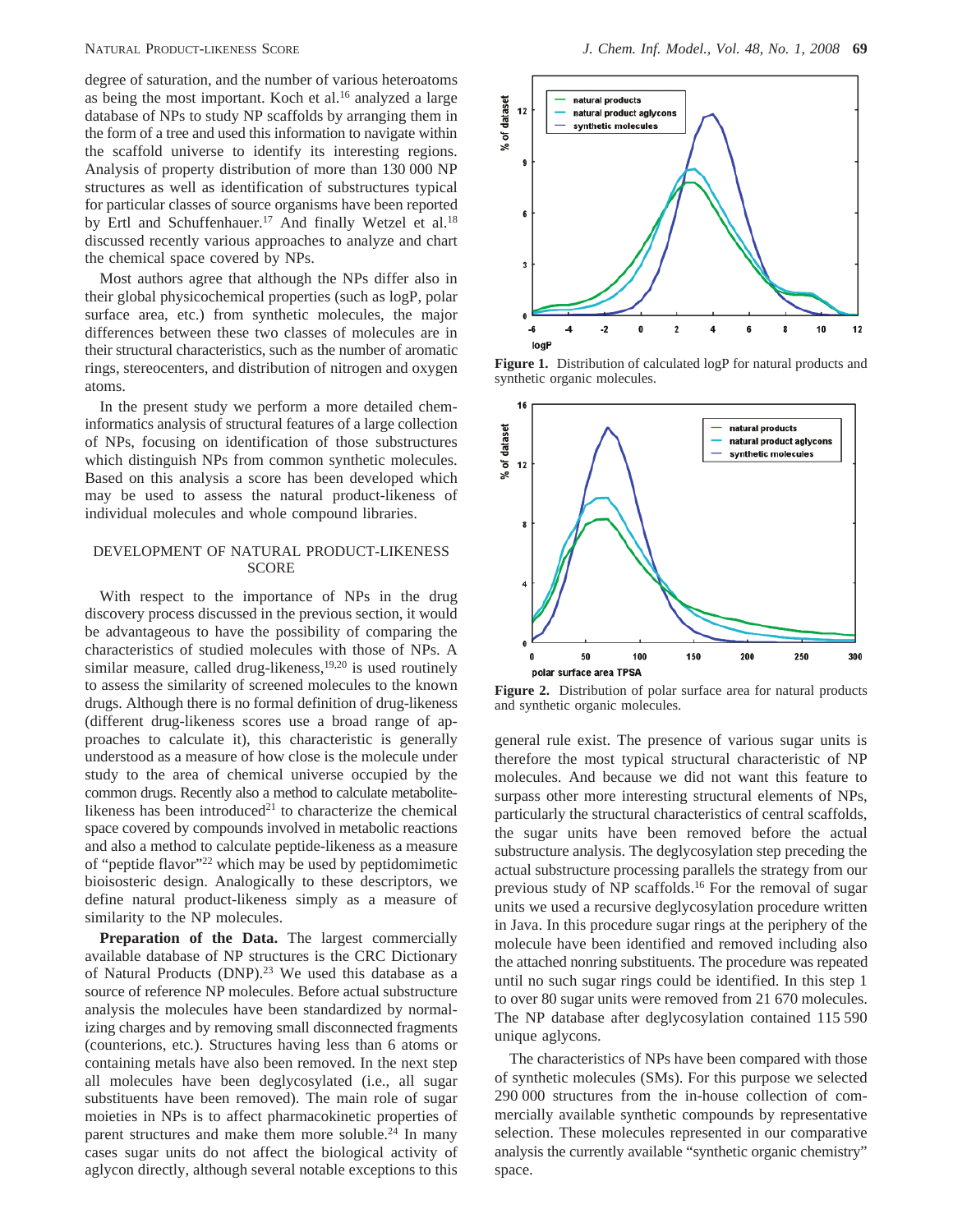

**Figure 3.** Distribution of the NP-likeness score for various molecular collections.

The cheminformatics analysis and molecular processing including molecule cleaning, normalization, calculation of various molecular properties, and substructure analysis was performed using the PipelinePilot<sup>25</sup> and Molinspiration<sup>26</sup> software. Additionally, several specialized modules (for example recursive deglycosylation procedure or custom fragmentation) have been written in-house in Java.

**Development of the NP Score.** As discussed already in the Introduction, calculated global molecular properties differ between NPs and SMs. As an example distribution of calculated octanol-water partition coefficient (logP) and topological polar surface area  $(TPSA)^{27}$  for NPs, deglycosylated NPs, and SMs are shown in Figures 1 and 2. One can see that NPs are generally more hydrophilic than SMs, while the TPSA has a similar mean for the both sets but a broader distribution for NPs. For structure-based characteristics such as the number of aromatic atoms, the number of stereocenters, or the number of oxygen and nitrogen atoms in the molecule the differences are even more pronounced.<sup>17</sup>

For the development of the NP-likeness score, however, we decided to use more complex structural features. One can expect better separation between NPs and SMs by using more specific substructures than relatively simple molecular properties, and, what is even more important, the knowledge about substructure features which are typical for NPs resulting from this analysis may be used directly in the design of novel NP-like molecules.

To characterize molecule structural features we used atom centered fragments introduced by Bremser in 1978 as HOSE codes to estimate molecule spectra.<sup>28</sup> Under various names (for example, atom environments, extended atoms, circular substructures, or atom-centered fragments) this type of substructure descriptors has been shown to be very useful also in other areas of cheminformatics, including similarity searching, estimation of molecular properties, or development of models for bioactivity prediction.<sup>29–32</sup> In addition to atom centered fragments with two levels of neighbors we used in this analysis also pairs of these fragments including information about the number of bonds (up to 6) separating them.

Once a set of fragments for NPs and SMs is generated, one has to use an appropriate measure to compare distribution of fragments between these two sets. Willett et al. compared various fragment weighting schemes for substructure analy-



**Figure 4.** Enrichment plot obtained as an average of 5 crossvalidation runs:  $red$  – enrichment when using atom-centered HOSE fragments and green  $-$  enrichment when using calculated properties and simple substructure features.



**Figure 5.** ROC curve (for atom-centered fragments) obtained as an average of 5 cross-validation runs. The area under the curve is 0.977.

sis.33 We used the score defined by eq 1, because it provided the best results for the calculation of substituent drug-likeness in our earlier study.34

$$
f_i = \log(\text{nact}_i / \text{ninact}_i * \text{ninact}_{\text{total}} / \text{nact}_{\text{total}})
$$
 (1)

In the equation nact<sub>*i*</sub> is the number of NPs which contain fragment *i*, ninact*<sup>i</sup>* is the number of SMs which contain fragment  $i$ , nact<sub>total</sub> is the total number of NPs, and ninact<sub>total</sub> is the total number of SMs in the training set. The NP-likeness of the whole molecule is then simply calculated as a sum of contributions of fragments  $f_i$  in the molecule, normalized relative to the molecule size. In principle, this is an application of a naïve Bayesian statistics, because contributions of fragments are considered to be independent of each other. The calculated score is typically in the range from  $-5$  to 5. The higher the score is, the higher the probability is that the molecule is a NP. Distribution of the score for the training sets of NPs and SMs as well as some other data sets (see below) is shown in Figure 3.

Besides the naïve Bayesian classifier a broad range of techniques is available to separate two classes of objects.<sup>35</sup> Popular in cheminformatics are, for example, support vector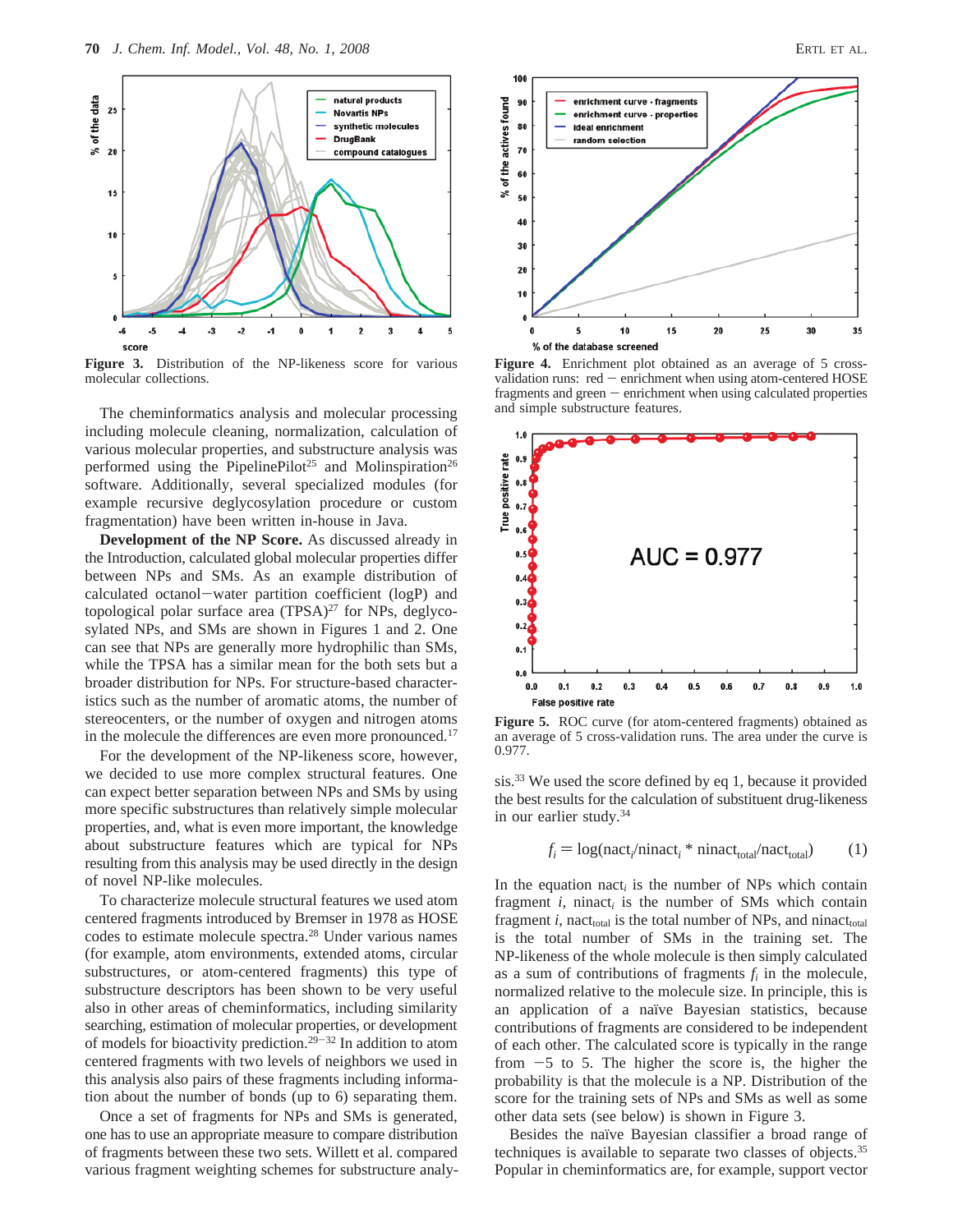

**Figure 6.** Example of structures from the MDPI collection<sup>38</sup> with high calculated NP-likeness.

machines, neural networks, decision trees, or various clustering techniques. The major advantages of the approach we used is that the method is not parametric, and, therefore, it is not sensitive to overfitting as most other machine-learning approaches are. Additionally, the Bayesian classifier can directly identify particular substructure features responsible for NP-likeness.

**Validation of the Score.** Before used in actual applications, the new NP-likeness score has to be validated. We performed two types of validation experiments.

In the classical cross-validation study the data were randomly divided into two halves-training and test sets, respectively. The training set was used for development of a classification model, and then the performance of the model was evaluated by calculating scores for the molecules in the test set and comparing them with the actual molecule class (NP or SM). The resulted enrichment plot obtained as an average of five cross-validation runs is shown in Figure 4. For comparison we generated also a model by using calculated molecular properties and simple structure characteristics. We used those properties which have been shown in previous studies to differ significantly between NPs and SMs-logP, PSA, total number of non-hydrogen atoms, number of oxygens and nitrogens, number of aromatic atoms, number of potential stereocenters, and number of rotatable bonds. The standard PipelinePilot Bayesian module was applied to do the classification. The cross-validation enrichment using this "simple properties" model is also shown in Figure 4 and exhibits only slightly worse performance than classification by HOSE fragments. A second statistical measure we used to characterize the quality of our NPlikeness model was a receiver operating characteristics (ROC) curve. This curve is shown in Figure 5. The area under the ROC curve (AOC) is 0.977. This number is the probability that when an active and an inactive molecule are selected randomly, the active molecule will have a higher

score than the inactive one. Both graphs document excellent predictivity of the NP-likeness model based on HOSE fragments. The enrichment in cross-validation mode shown in Figure 4 is for the first 20% of data practically identical with the ideal enrichment curve.

In the second validation experiment we selected those NP structures from the in-house Novartis collection which were not present in the Dictionary of Natural Products and calculated the NP-likeness for these molecules. Distribution of the resulting score is shown in Figure 3. This was a more stringent test, because the Novartis NP collection contains also the number of novel structural classes which are not present in the DNP. Despite this, the method correctly identified 93.9% of the structures as NPs by using the optimal cutoff suggested by the ROC curve.

# POSSIBLE APPLICATIONS OF NP-LIKENESS SCORE

An apparent application of NP-likeness score is its use in virtual screening. Pharmaceutical companies are purchasing regularly large number of samples to be screened in their high-throughput screening factories. In addition to standard criteria such as druglike properties, novelty, or no undesirable substructures, the NP-likeness score may be used as a useful prioritization factor to identify samples which should be purchased and screened.

To evaluate the distribution of the NP-likeness score in various compound collections, libraries from 24 commercial compound providers have been downloaded from the ZINC Web site.<sup>36</sup> Additionally we included a set of marketed drugs from the DrugBank.37 The distribution of NP-likeness for all these collections is shown in Figure 3. While most of the libraries contain typical synthetic molecules, some collections contain also a portion of molecules with high NP-likeness. As expected, the NP-likeness of common drugs from the DrugBank is somewhere in the middle between NPs and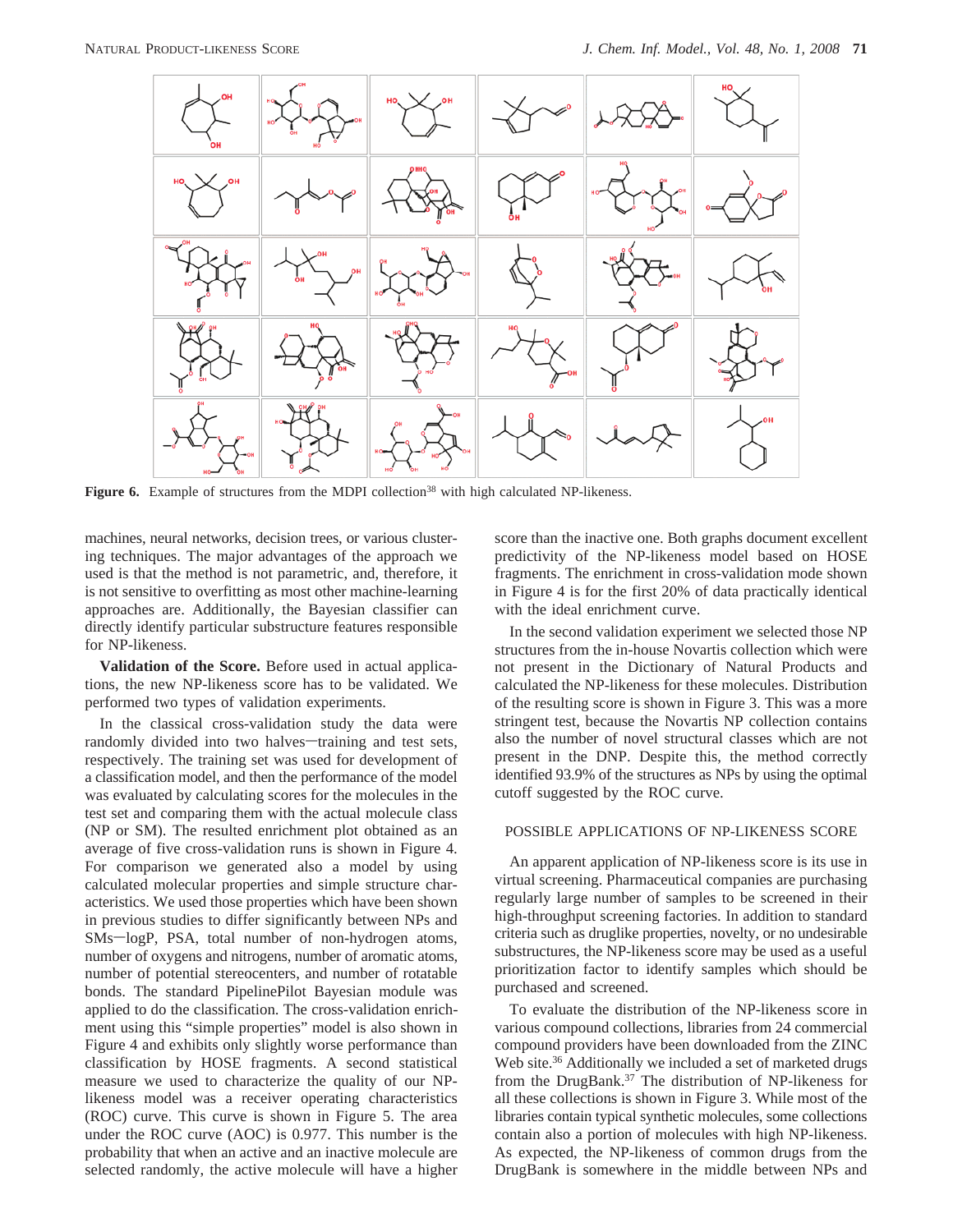

Figure 7. Example of common scaffolds from the PubChem<sup>39</sup> database having a high NP-likeness score.



**Figure 8.** Examples of substructures with high NP-likeness. The yellow disc represents the central atom of the fragment.

SMs. Out of the commercial libraries studied, the MDPI compound collection<sup>38</sup> contained the largest portion of NPlike molecules. MDPI is a very diverse library containing samples collected from different academic sources, including also a number of plant metabolites. The calculated NPlikeness score can efficiently identify this type of molecule. Examples of molecules from the MDPI database with the highest NP-likeness score are shown in Figure 6.

We would like to point out here that the NP-likeness score alone cannot be used as a criterion for the quality of a library, neither it is possible to conclude from it anything about the probability of bioactivity on a specific target of interest. The

calculated score is neither a measure of molecular diversity (which can never be the property of an individual molecule, but is always related to an ensemble of molecules). The NPlikeness score is nothing more and nothing less than its names tells us-it is a measure of an overall similarity with the currently known NP structural space.

In the second application example we wanted to demonstrate the applicability of the NP-likeness score for selection of substructures to support combinatorial synthesis. A set of common scaffolds (present in more than 20 molecules) was extracted from the PubChem database.<sup>39</sup> A scaffold is defined here as a single ring or an assembly of fused, bridged,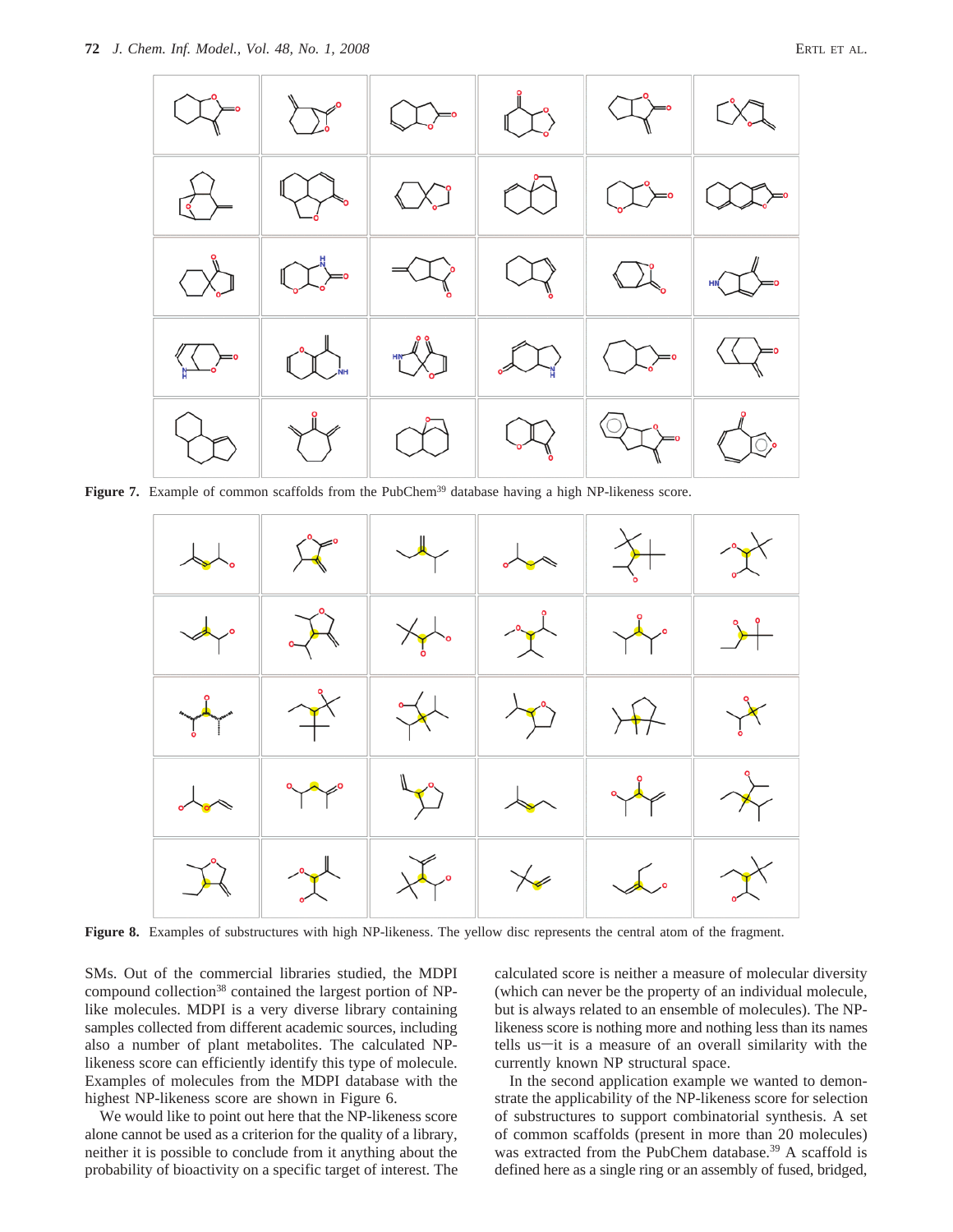or spiro rings. For these scaffolds the NP-likeness score was calculated, and some high scoring examples are shown in Figure 7. Of course, in the prospective application not common scaffolds would be scored (which are probably all IP covered), but structures from a proprietary compound database or set of virtual scaffolds generated in silico<sup>40</sup> and then the best-scoring scaffolds would be purchased or synthesized and used as a basis for production of novel, NPlike combinatorial libraries.

Numerous other applications of the NP-likeness score in the drug discovery process are possible. One can think, for example, about a procedure for automatic evolutionary design of molecules optimizing at the same time multiple properties including bioavailability, ease of synthesis, novelty, and, of course, NP-likeness. A list of substructure fragments with the highest NP-likeness score (some examples are shown in Figure 8) may be used by medicinal chemists directly as an "idea generator" helping them to design novel NP-like molecules.

#### **CONCLUSIONS**

The NP-likeness score described here is a useful measure which can help to guide the design of new molecules toward interesting regions of chemical space which have been identified as "bioactive regions" by natural evolution. The calculation of the NP-likeness score is simple; once a model is available the calculation consists only of molecule fragmentation, table lookup, and summation of fragment contributions, so millions of molecules may be processed easily. The calculation of NP-likeness is implemented at Novartis as a Web service and is incorporated into several standard processes including virtual screening, selection of compound samples for purchasing, HTS hitlist triaging, and library design.

#### REFERENCES AND NOTES

- (1) Haustedt, L. O.; Mang, C.; Siems, K.; Schiewe, H. Rational approaches to natural-product-based drug design. *Curr. Opin. Drug Discovery. De*V*.* **<sup>2006</sup>**, *<sup>9</sup>*, 445-462.
- (2) Newman, D. J.; Cragg, G. M. Natural Products as Sources of New Drugs over the Last 25 Years. *J. Nat. Prod.* **<sup>2007</sup>**, *<sup>70</sup>*, 461-477.
- (3) Rouhi, A. M. Rediscovering natural products. *Chem. Eng. News* **2003**, *<sup>81</sup>*, 77-91.
- (4) Rouhi, A. M. Betting on natural products for cures. *Chem. Eng. News* **<sup>2003</sup>**, *<sup>81</sup>*, 93-103.
- (5) Schreiber, S. L. Target-oriented and diversity-oriented organic synthesis in drug discovery. *Science* **<sup>2000</sup>**, *<sup>287</sup>*, 1964-1969.
- (6) Tan, D. S. Diversity-oriented synthesis: exploring the intersections between chemistry and biology. *Nat. Chem. Biol.* **<sup>2005</sup>**, *<sup>1</sup>*, 74-84.
- (7) Firn, R. D.; Jones, C. G. Natural products  $-$  a simple model to explain chemical diversity. *Nat. Prod. Rep.* **<sup>2003</sup>**, *<sup>20</sup>*, 382-391.
- (8) Kingston. D.; Newman, D. Mother nature's combinatorial libraries; their influence on the synthesis of drugs. *Curr. Opin. Drug Discovery De*V*.* **<sup>2002</sup>**, *<sup>5</sup>*, 304-316.
- (9) Breinbauer, R.; Manger, M.; Scheck, M.; Waldmann, H. Natural Product Guided Compound Library Development. *Curr. Med. Chem.* **<sup>2002</sup>**, *<sup>9</sup>*, 2129-2145.
- (10) Nören-Müller, A.; Reis-Corrêa, I.; Prinz, H.; Rosenbaum, C.; Saxena, K.; Schwalbe, H. J.; Vestweber, D.; Cagna, G.; Schunk, S.; Schwarz, O.; Schiewe, H.; Waldmann, H. Discovery of protein phosphatase inhibitor classes by biology-oriented synthesis. *Proc. Natl. Acad. Sci. U.S.A.* **<sup>2006</sup>**, *<sup>103</sup>*, 10606-10611.
- (11) Henkel, T.; Brunne, R. M.; Müller, H.; Reichel, F. Statistical investigation into the structural complementarity of natural products and synthetic compounds. *Angew. Chem., Int. Ed. Engl.* **1999**, *38*,  $643 - 647$ .
- (12) Stahura, F. L.; Godden, J. W.; Xue, L.; Bajorath, J. Distinguishing between natural products and synthetic molecules by descriptor Shannon entropy analysis and binary QSAR calculations. *J. Chem. Inf. Comput. Sci.* **<sup>2000</sup>**, *<sup>40</sup>*, 1245-1252.
- (13) Lee, M.-L.; Schneider, G. Scaffold architecture and pharmacophoric properties of natural products and trade drugs: application in the design of natural product-based combinatorial libraries. *J. Comb. Chem.* **2001**, *<sup>3</sup>*, 284-289. (14) Grabowski, K.; Schneider, G. Properties and Architecture of Drugs
- and Natural Products Revisited. *Curr. Chem. Biol.* **<sup>2007</sup>**, *<sup>1</sup>*, 115-127.
- (15) Feher, M.; Schmidt, J. M. Property distributions: Differences between drugs, natural products, and molecules from combinatorial chemistry. *J. Chem. Inf. Comput. Sci.* **<sup>2003</sup>**, *<sup>43</sup>*, 218-227.
- (16) Koch, M.; Schuffenhauer, A.; Scheck, M.; Wetzel, S.; Casaulta, M.; Odermatt, A.; Ertl, P.; Waldmann, H. Charting biologically relevant chemical space: a structural classification of natural products (SCONP). *Proc. Natl. Acad. Sci. U.S.A.* **<sup>2005</sup>**, *<sup>102</sup>*, 17272-17277.
- (17) Ertl, P.; Schuffenhauer, A. Cheminformatics Analysis of Natural Products: Lessons from Nature Inspiring the Design of New Drugs. In *Natural Compounds as Drugs Vol 2*; Petersen. F., Amstutz, R., Eds.; Birkhäuser Verlag: Basel, Switzerland, will be published in Spring 2008.
- (18) Wetzel, S.; Schuffenhauer, A.; Roggo, S.; Ertl, P.; Waldmann, H. Cheminformatics Analysis of Natural Products and Their Chemical Space. *Chimia* **<sup>2007</sup>**, *<sup>61</sup>*, 355-360.
- (19) Clark, D. E.; Pickett, S. E. Computational methods for the prediction of 'drug-likeness'. *Drug Disco*V*ery Today* **<sup>2000</sup>**, *<sup>5</sup>*, 49-58.
- (20) Lipinski, C.; Hopkins, A. Navigating chemical space for biology and medicine. *Nature* **<sup>2004</sup>**, *<sup>432</sup>*, 855-861.
- (21) Gupta, S.; Aires-de-Sousa, J. Comparing the Chemical Spaces of Metabolites and Available Chemicals: Models of Metabolite-likeness. *Mol. Di*V*ersity* **<sup>2007</sup>**, *<sup>11</sup>*, 23-36.
- (22) Eckert, H.; Bajorath, J. Exploring Peptide-likeness of Active Molecules Using 2D Fingerprint Methods. *J. Chem. Inf. Model.* **<sup>2007</sup>**, *<sup>47</sup>*, 1366- 1378.
- (23) *CRC Dictionary of Natural Products, v15.2*; CRC Press: 2006. http:// www.crcpress.com/ (accessed May 2007).
- (24) Thorson, J. S.; Vogt, T. Glycosylated natural products. In *Carbohydrate-Based Drug Discovery*; Wong, C. H., Ed.; Wiley-VCH Verlag:<br>Weinheim Germany 2005: pp.685-711 Weinheim, Germany, 2005; pp 685-711.<br>*Pineline Pilot version* 6.0: Scitegic Inc.: S
- (25) *Pipeline Pilot* V*ersion 6.0*; Scitegic Inc.: San Diego, CA, 2007. http:// www.scitegic.com (accessed May 2007).
- (26) *Molinspiration Cheminformatics mib package,* V*ersion 2007.03*; Molinspiration Cheminformatics: Slovensky Grob, Slovak Republic, 2007. http://www.molinspiration.com (accessed May 2007).
- (27) Ertl, P.; Rohde, B.; Selzer, P. Fast calculation of molecular polar surface area as a sum of fragment-based contributions and its application to the prediction of drug transport properties. *J. Med. Chem.* **<sup>2000</sup>**, *<sup>43</sup>*, 3714-3717.
- (28) Bremser, W. HOSE A Novel Substructure Code. *Anal. Chim. Acta* **<sup>1978</sup>**, *<sup>103</sup>*, 355-365.
- (29) Bender, A.; Mussa, H. Y.; Glen, R. C.; Reiling, S. Molecular Similarity Searching Using Atom Environments, Information-Based Feature Selection, and a Naïve Bayesian Classifier. *J. Chem. Inf. Comput. Sci.*, **<sup>2004</sup>**, *<sup>44</sup>*, 170-178.
- (30) Hert, J.; Willett, P.; Wilton D. J.; Acklin, P.; Azzaoui, K.; Jacoby, E.; Schuffenhauer, A. Comparison of topological descriptors for similaritybased virtual screening using multiple bioactive reference structures. *Org. Biomol. Chem*. **<sup>2004</sup>**, *<sup>2</sup>*, 3256-3266.
- (31) Japertas, P.; Didziapetris, R.; Petrauskas, A. Fragmental methods in the analysis of biological activities of diverse compound sets. *Mini Re*V*. Med. Chem.* **<sup>2003</sup>**, *<sup>8</sup>*, 797-808.
- (32) Rogers, D.; Brown, R. D.; Hahn, M. Using extended-connectivity fingerprints with Laplacian-modified Bayesian analysis in highthroughput screening follow-up. *J. Biomol. Screen.* **<sup>2005</sup>**, *<sup>10</sup>*, 682- 686.
- (33) Ormerod, A.; Willett, P.; Bawden, D. Comparison of fragment weighting schemes for substructural analysis. *Quant. Struct.-Act. Relat.* **<sup>1989</sup>**, *<sup>8</sup>*, 115-129.
- (34) Ertl, P. Cheminformatics analysis of organic substituents: Identification of the most common substituents, calculation of substituent properties and automatic identification of drug-like bioisosteric groups. *J. Chem. Inf. Comput. Sci.* **<sup>2003</sup>**, *<sup>43</sup>*, 374-380.
- (35) Hastie, T.; Tibshirani, R.; Friedman, J. *The Elements of Statistical Learning*; Springer: New York, NY, 2001.
- (36) Irwin, J. J.; Shoichet, B. K. ZINC-a free database of commercially available compounds for virtual screening. *J. Chem. Inf. Comput. Sci.* **<sup>2005</sup>**, *<sup>45</sup>*, 177-182. See also http://blaster.docking.org/zinc/ (accessed May 2007).
- (37) Wishart, D. S.; Knox, C.; Guo, A. C.; Shrivastava, S.; Hassanali, M.; Stothard, P.; Chang, Z.; Woolsey, J. DrugBank: a comprehensive resource for in silico drug discovery and exploration. *Nucleic Acids*